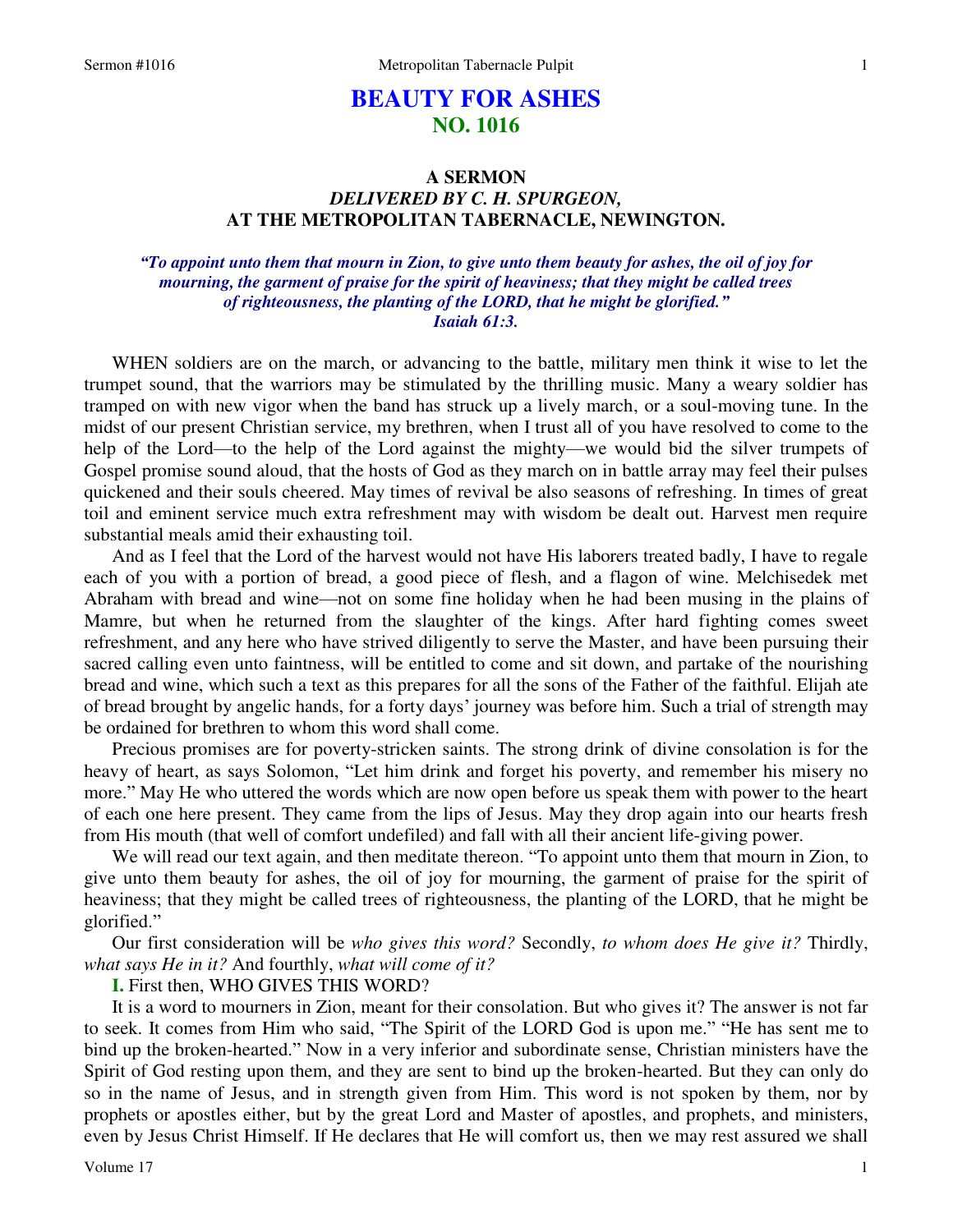#### Beauty for Ashes Sermon #1016

be comforted! The stars in His right hand may fail to penetrate the darkness, but the rising of the Sun of Righteousness effectually scatters the gloom. If the consolation of Israel Himself comes forth for the uplifting of His downcast people, then their doubts and fears may well fly apace since His presence is light and peace.

But who is this anointed one who comes to comfort mourners? He is described in the preface to the text as a *preacher*. "The Spirit of the LORD God is upon me; because the LORD has appointed me to *preach* good tidings unto the meek." Remember what kind of preacher Jesus was? "Never man spake like this man." He was a son of consolation indeed. It was said of Him, "A bruised reed shall he not break, and the smoking flax shall he not quench."

He was gentleness itself. His speech did not fall like a hail shower, it dropped like the rain, and distilled as the dew, as the soft rain upon the tender herb. He came down like the soft vernal shower upon the new-mown grass, scattering refreshment and revival wherever His words were heard. The widow at the gates of Nain dried her eyes when He spoke, and Jairus no longer mourned for His child. Magdalene ceased her weeping, and Thomas ceased from doubting, when Jesus showed Himself. Heavy hearts leaped for joy, and dim eyes sparkled with delight at His bidding. Now, if such is the person who declares He will comfort the broken-hearted, if He be such a preacher, we may rest assured He will accomplish His work.

In addition to His being a preacher, He is described as a *physician*. "He has sent me to bind up the broken-hearted." Some hearts want more than words. The choicest consolations that can be conveyed in human speech will not reach their case. The wounds of their hearts are deep, they are not flesh cuts, but horrible gashes which lay bare the bone, and threaten ere long to kill unless they are skillfully closed. It is, therefore, a great joy to know that the generous friend who, in the text, promises to deal with the sorrowing, is fully competent to meet the most frightful cases.

JEHOVAH Rophi is the name of Jesus of Nazareth. He is, in His own person, the Lord that heals us. He is the beloved physician of men's souls. "By his stripes we are healed". Himself took our infirmities, and bare our sicknesses, and He is able now with a word to heal all our diseases, whatever they may be. Joy to you, you sons of mourning. Congratulations to you, you daughters of despondency. He who comes to comfort you cannot only preach with His tongue, but He can bind up with His hand. "He heals the broken in heart and binds up their wounds. He tells the number of the stars; he calls them all by their names."

As if this were not enough, our gracious helper is next described as a liberator. "He has sent me to proclaim liberty to the captives, and the opening of the prison to them that are bound." There were many downcast persons in Israel in the olden times—persons who had become bankrupt, and therefore, had lost their estates, and had even sunk yet further into debt, till they were obliged to sell their children into slavery, and to become themselves bondsmen. Their yoke was very heavy, and their trouble was very sore.

But the fiftieth year came round, and never was there heard music as sweet in all Judea's land as when the silver trumpet was taken down on the jubilee morn, and a loud shrill blast was blown in every city, and hamlet, and village in all Israel, from Dan even to Beersheba. What meant that clarion sound? It meant this, "Israelite, you are free. If you have sold yourself, go forth without money, for the year of jubilee has come." Go back, go back, you who have lost your lands. Seek out the old homestead, and the acres from whence you have been driven, they are yours again. Go back and plow, and sow, and reap once more, and sit each man under his vine and his fig tree, for all your heritages are restored.

This made great joy among all the tribes, and Jesus has come with a similar message. He, too, publishes a jubilee for bankrupt and enslaved sinners. He breaks the fetters of sin and gives believers the freedom of the truth. None can hold in captivity the souls whom Jesus declares to be the Lord's free men.

Surely, if the Savior has power, as the text declares, to proclaim liberty to the captive, and if He can break open prison doors, and set free those convicted and condemned, He is just the one who can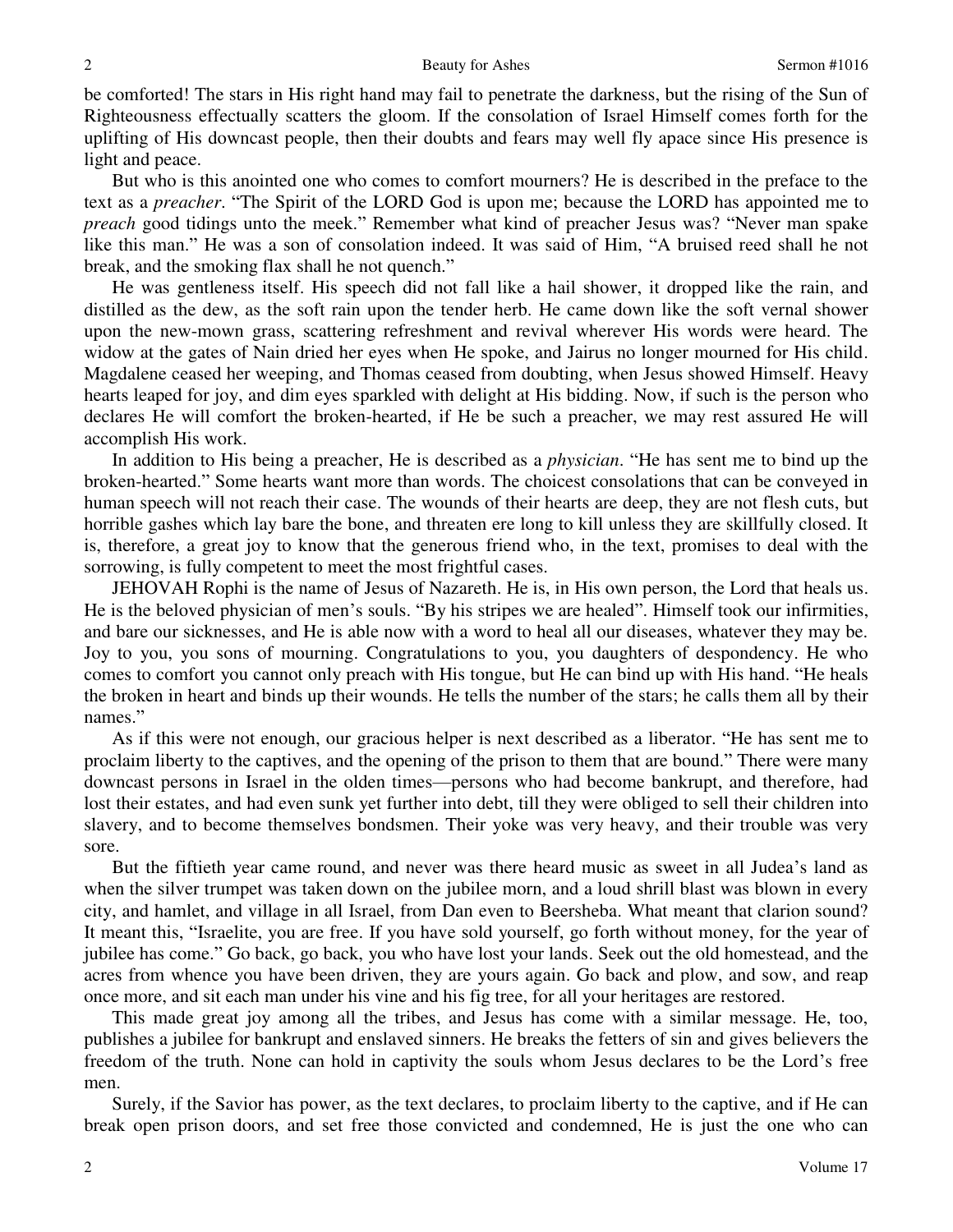comfort your soul and mine, though we be mourning in Zion. Let us rejoice at His coming and cry Hosanna, blessed is he that comes in the name of the Lord. Happy are we that we live in an age when Jesus breaks the gates of brass and cuts the bars of iron in sunder.

As if this were not all, and not enough, one other matter is mentioned concerning our Lord, and He is pictured as being sent as *the herald of good tidings* of all sorts to us the sons of men. Read the second verse, "To proclaim the acceptable year of the LORD." God has taken upon Himself human flesh. The infinite JEHOVAH came down from heaven and became an infant, lived among us, and then died for us. Behold in the person of the incarnate God the sure pledge of divine benevolence. "He that spared not his own Son, but freely delivered him up for us all, how shall he not with him also freely give us all things?"

Beloved, the very fact that a Savior came into the world should be a source of hope to us, and when we think what a Savior He was, how He suffered, how He finished the work that was given Him to do, and what a salvation it is which He has wrought out for us, we may well feel that the comfort of mourners is work for which He is well suited, and which He can execute most effectually. How beautiful upon Olivet and Calvary are the feet of Him that brings, in His person and His work, "Good tidings, that publishes peace, that brings good tidings of good, that publishes salvation."

But I must not linger. I have spoken of Him enough to lead your thoughts to the blessed person who here declares that He will comfort the mourner. May the Holy Ghost reveal Him to you in all the power of His arm, the love of His heart, the virtue of His blood, the prevalence of His plea, the majesty of His exaltation, and the glory of His character.

**II.** Secondly, TO WHOM IS THIS WORD SPOKEN?

It is spoken to those who mourn in Zion. They are in Zion. They are the Lord's people, but they mourn. To mourn is not always a mark of grace. Nature mourns. Fallen human nature will have to mourn forever, except grace shall change it. But the mourning here meant is a mourning in Zion—a mourning of gracious souls. Let me try and describe what kind of mourning it is.

It assumes various shapes. It begins in most hearts with *lamentation over past sin*. I have broken God's just commandments, I have done evil against my God, I have destroyed my soul, my heart feels this, and bitterly mourns. It is one thing to say formally, "I am a miserable sinner." It is a very different thing to be one. To say it may be gross hypocrisy, to feel it is a mark of grace. Oh that every one of us, if we have never felt mourning for sin, may feel it at this hour. May we mourn to think that we have pierced the Savior, that we have transgressed against a God so good, and a Redeemer so generous. Those who mourn for the guilt of past sin, before long, reach a higher point. Mourners are not suffered long to tarry. Grace takes their load of guilt away. Their transgressions are covered.

Do they leave off mourning then? Oh, no, they mourn in another way. There is a sweet mourning concerning my past sin which I would never wish to lose. It is forgiven, every sin of mine is blotted out, and my soul, therefore, with a sweet bitterness, would mourn over it more and more,

> *"My sins, my sins, my Savior! How sad on Thee they fall, Seen through Thy gentle patience I tenfold feel them all.*

*I know they are forgiven, But still their pain to me Is all the grief and anguish They laid, my Lord, on Thee."*

This is a kind of mourning which may accompany us even to heaven's gates, and we might almost regret to have to part with such a friend even there.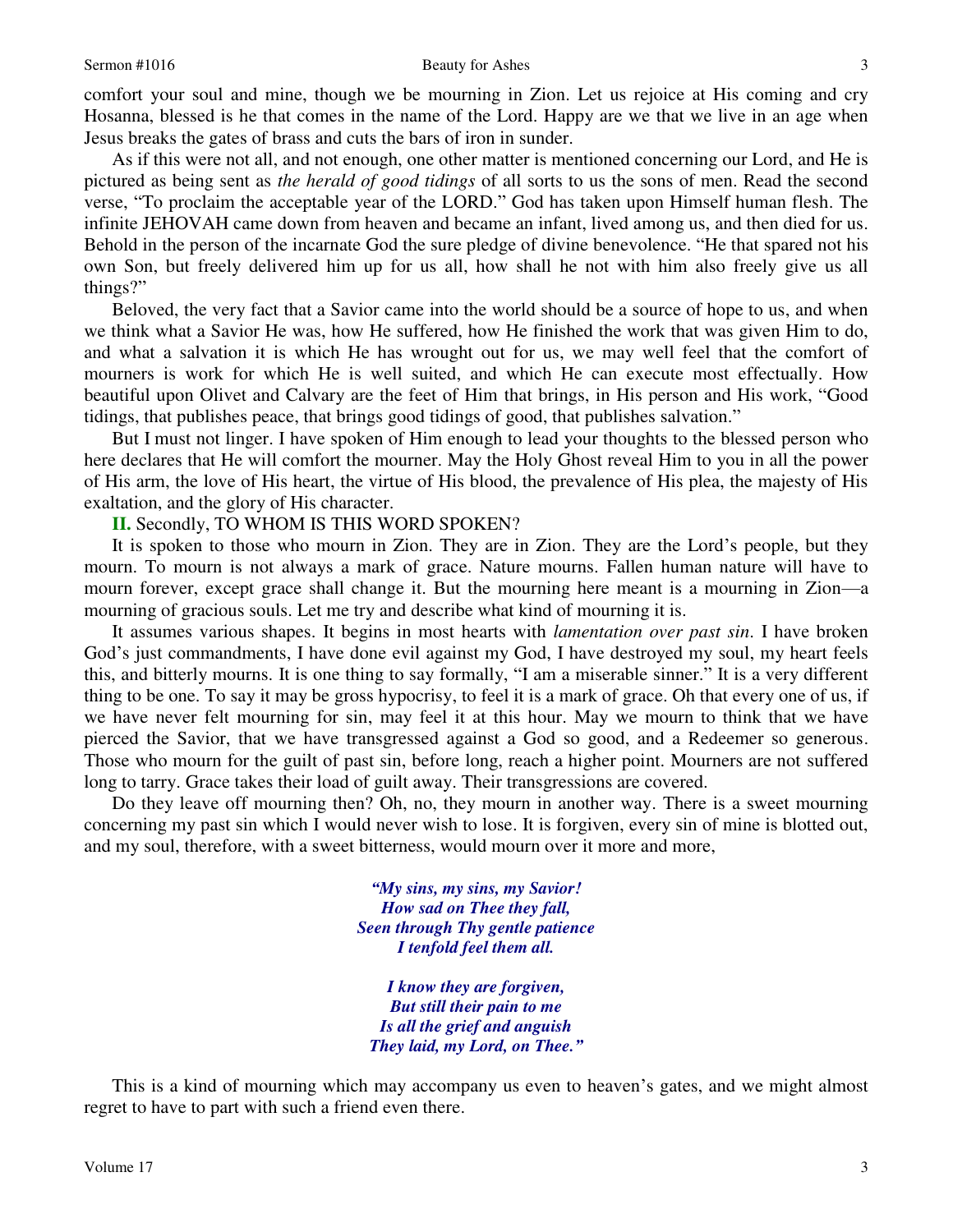*"Lord, let me weep for nought but sin, And after none but Thee. And then I would—oh that I might— A constant weeper be."*

True hearts, however, mourn not only for their past transgressions, but they also *sorrow over their present imperfections*. If you are what you should be, dear friend, I am quite certain you see a great deal in yourself to grieve over. You cannot live as you would live. Whenever I meet with a person who feels that he is perfect, I conceive at once that he has not yet attained even a remote conception of what true perfection must be.

The savage of Australia is satisfied with his weapons of war so long as he has never seen a rifle or heard of a cannon. To him his hovel is a model of architecture, for he has never heard of a cathedral or a palace. I have no doubt that a barn-door fowl would be quite surprised at the complaint which an eagle might make about its inability to mount as high as it desires to do. The fowl is perfect—perfect up to the condition of its barn-door, barley-scratching life. It knows nothing higher than its roosting place, and so it concludes itself absolutely perfect and fit for all that is desirable in flight. But oh, could it know where the thunders dwell, and sail above the clouds where the callow lightnings wait the bidding of the Lord, then would the creature feel something of the aspirations and the griefs which torment the heart of the royal bird.

Men know not what God is, nor the infinity of His perfections, nor the majesty of His purity, else, when highest they would cry, "Higher, higher, higher," and mourn because they had not yet attained, and need still to mount as on eagle's wings. Brethren, I speak for you all when I say, there is not a day in which our service satisfies us, not a deed we have ever performed that contents us. We see our spots and would fain wash them out with tears if we could, though we bless God they are removed by the precious blood of Jesus. Among the blessed are those who mourn because they cannot live a perfect life as they desire. To mourn after more holiness is a sign of holiness. To mourn after greater conformity to the Image of Christ proves that we are already in a measure conformed thereunto. To sigh after more complete subordination of our entire life to the will of God is a mourning for which Jesus Christ will bring rich comfort.

The Christian mourner *laments, also, because he cannot be more continually in communion with God*. He knows the sweetness of fellowship with the Father and with the Son. He cannot bear to have it broken. If but the thinnest cloud passes between him and the sun of God's love, he is distressed directly, for he is sensitive lest he should lose the delights of communion. A native of sunny Italy deplores the absence of heaven's bright blue, when made to dwell in this land of the fleecy clouds. And he who has dwelt in unclouded fellowship with the Lord bemoans his hard lot if even for a while he beholds not that face which is as the sun shining in its strength. Love cannot endure absence, much less, coldness. True grace finds its life in fellowship, and pines if it is denied it.

The real Christian mourns, again, *because he cannot be more useful*. He wishes he were like a pillar of fire and light, so that he might evermore by day and by night enlighten the ignorant, and inspire the dull and laggard. He wishes not so much for more talent as for more grace to make use of the talent which he has. He would fain bring in a great rental to the owner of the vineyard who has placed him as a husbandman among the vines. He longs to bring up priceless pearls from the deep seas of sin, wherewith to adorn the diadem of his Lord and King. He sighs because thorns and thistles will spring up where he looked for a hundred-fold harvest. This makes him groan out, "Who has believed our report, and to whom is the arm of the LORD revealed?"

Moreover, like his Lord, *he mourns for others*. He mourns in Zion because of the deadness of the Christian church, its divisions, its errors, its carelessness towards the souls of sinners. He cries with Jeremiah, "How the gold has become dim! How the much fine gold is changed!" But he mourns most of all for the unconverted. He sees their state of alienation from God, and knowing the danger of it, his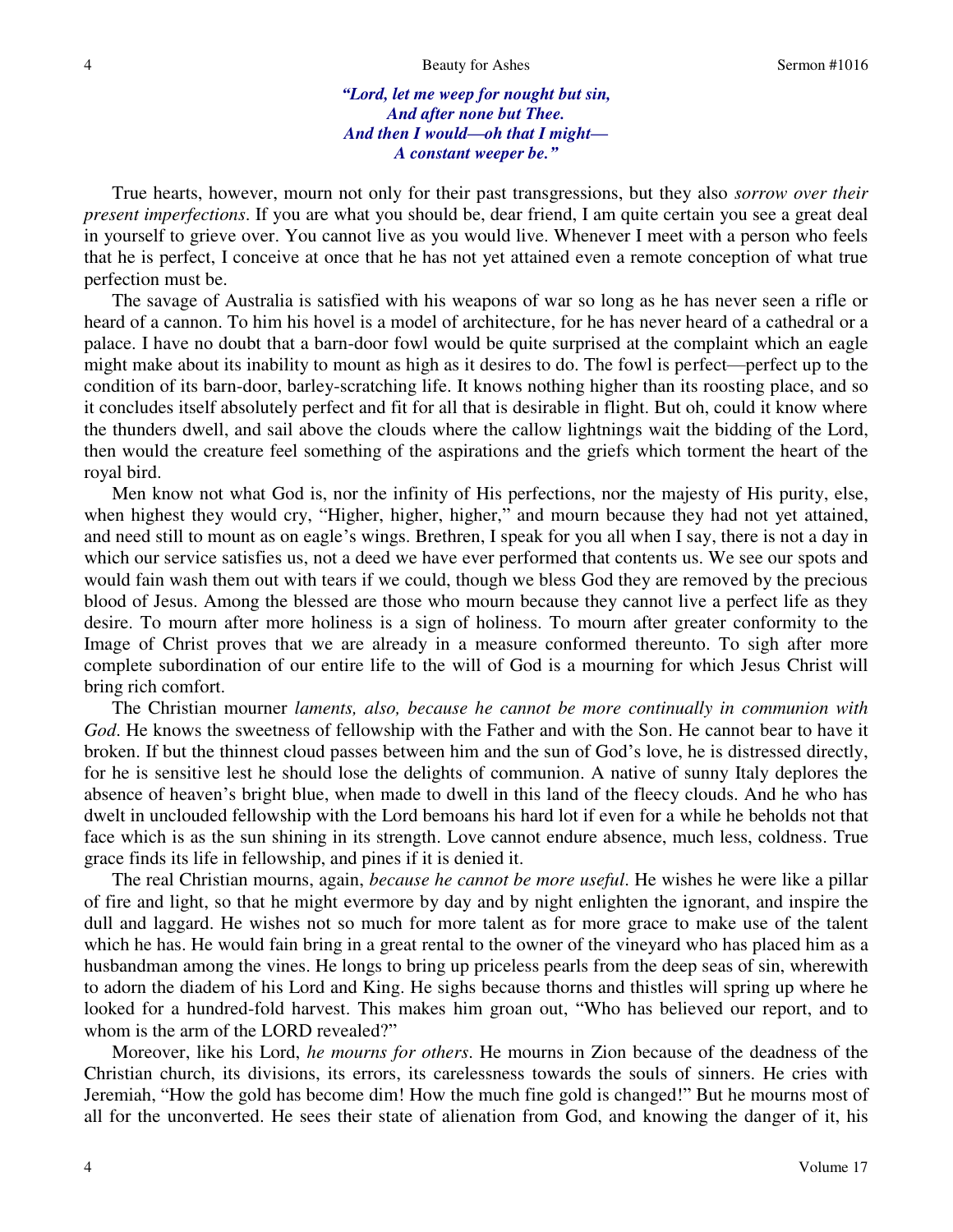heart shrinks within him, as with a prophetic glance he sees what their end will be, when "there shall be wailing and gnashing of teeth."

His heart breaks for the sins and sorrows of others, and like his Savior, he could weep over the cities that reject divine love. He could say like Moses that he was almost willing to have his name blotted out of the book of life if others might be saved. He feels such sorrow and heaviness of heart for his kinsmen according to the flesh who are strangers to Christ, that he has no rest in his flesh concerning them.

Dear brethren, he that is quickened by the new life obtains an enlarged heritage of mourning, but let it not be forgotten, he wins tenfold more joy as well. And meanwhile, such weeping is in itself sweet tears not too briny, and griefs not too bitter. Such griefs we would wish to feel as long as we live, especially if the Lord Jesus alternates them with the fulfilling of that most excellent promise, to which I now direct you.

**III.** What is it, then, in the third place, WHICH IS SPOKEN in the text to those that mourn?

I would draw particular attention to the words, "To appoint unto them that mourn in Zion, to give unto them beauty for ashes." Come, mourning souls, who mourn in the way described, come you gladly hither. There is comfort *appointed* for you, and there is also comfort *given* to you. It is the prerogative of King Jesus both to appoint and to give. How cheering is the thought that as our griefs are appointed, so also are our consolations. God has allotted a portion to every one of His mourners, even as Joseph allotted a mess to each of his brothers at the feast. You shall have your due share at the table of grace, and if you are a little one, and have double sorrows, you shall have a double portion of comfort.

"To *appoint unto* them." This is a word full of strong consolation, for if God appoints me a portion, who can deprive me of it? If He appoints my comfort, who dare stand in the way? If He appoints it, it is mine by right. But then, to make the appointment secure, He adds the word, "To *give."* The Holy One of Israel in the midst of Zion gives as well as appoints. The rich comforts of the Gospel are conferred by the Holy Spirit, at the command of Jesus Christ, upon every true mourner in the time when he needs them. They are given to each spiritual mourner in the time when he would faint for lack of them. He can effectually give the comfort appointed for each particular case.

All I can do is to *speak* of the comfort for God's mourners. I can neither allot it, nor yet distribute it. But our Lord can do both. My prayer is that He may do so at this moment, that every holy mourner may have a time of sweet rejoicing while sitting at the Master's feet in a waiting posture. Did you never feel, while cast down, on a sudden lifted up, when some precious promise has come home to your soul? This is the happy experience of all the saints.

> *"Sometimes a light surprises The Christian while he sings, It is the Lord who rises With healing in His wings. When comforts are declining, He grants the soul again, A season of clear shining, To cheer it, after rain."*

Our ever gracious and Almighty Lord knows how to comfort His children and be assured He will not leave them comfortless. He who bids His ministers again and again attend to this duty, and says, "Comfort you, comfort you my people," will not Himself neglect to give unto them consolation. If you are very heavy, there is the more room for the display of His grace in you, by making you very joyful in His ways.

Do not despair. Do not say, "I have fallen too low, my harp has been so long upon the willows that it has forgotten Zion's joyful tunes." Oh no, you shall lay your fingers among the old accustomed strings, and the art of making melody shall come back to you, and your heart shall once more be glad. He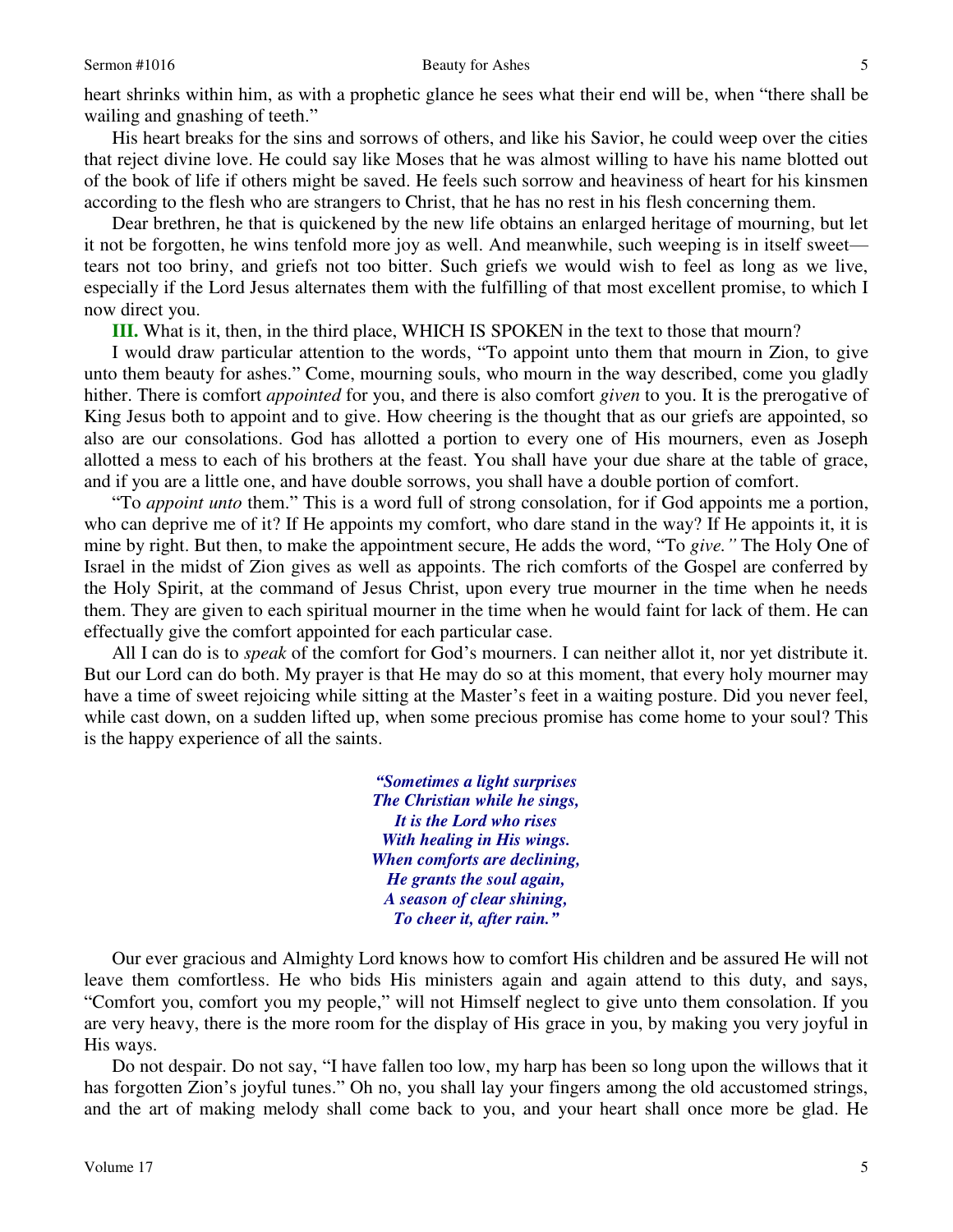appoints and He gives—the two words put together afford double hope to us—He appoints and He gives comfort to His mourners.

Observe in the text the change Christ promises to work for His mourners. First, here is *beauty* given *for ashes*. In the Hebrew there is a ring in the words which cannot be conveyed in the English. The ashes that men put upon their heads in the East in the time of sorrow made a grim tiara for the brow of the mourner. The Lord promises to put all these ashes away, and to substitute for them a glorious head dress—a diadem of beauty.

Or if we run away from the words, and take the inner sense, we may look at it thus—mourning makes the face wan and emaciated, and so takes away the beauty, but Jesus promises that He will so come and reveal joy to the sorrowing soul that his face shall fill up again. His eyes that were dull and cloudy shall sparkle again, and the countenance, yea, and the whole person shall be once more radiant with the beauty which sorrow had so grievously marred.

I thank God I have sometimes seen this change take place in precious saints who have been cast down in soul. There has even seemed to be a visible beauty put upon them when they have found peace in Jesus Christ, and this beauty is far more lovely and striking because it is evidently a beauty of the mind, a spiritual luster, far superior to the surface comeliness of the flesh. When the Lord shines full upon His servants' faces, He makes them fair as the moon, when at her full she reflects the light of the sun. A gracious and unchanging God sheds on His people a gracious and unfading loveliness.

O mourning soul, you have made your eyes red with weeping, and your cheeks are marred with furrows down which the scalding tears have burned their way. But the Lord who heals you, the Lord Almighty who wipes all tears from human eyes, shall visit you yet. And if you now believe in Jesus, He shall visit you now, and chase these cloudy griefs away, and your face shall be bright and clear again. It will be fair as the morning and sparkling as the dew. You shall rejoice in the God of your salvation, even in God, your exceeding joy. Is not this a dainty promise for mourning souls?

Then it is added, "He will give the *oil of joy for mourning."* Here we have first beauty and then unction. The Orientals used rich perfumed oils on their persons—used them largely and lavishly in times of great joy. Now the Holy Spirit comes upon those who believe in Jesus, and gives them an anointing of perfume, most precious, more sweet and costly than the nard of the Araby. An unction, such as royalty has never received, sheds its costly moisture over all the redeemed when the Spirit of the Lord rests upon them. "We have an unction from the Holy One," says the apostle. "You anoint my head with oil, my cup runs over."

Oh, how favored are those who have the Spirit of God upon them! You remember that the oil which was poured on Aaron's head went down to the skirts of his garment, so that the same oil was on his skirts that had been on his head. It is the same Spirit that rests on the believer as that which rests on Jesus Christ, and he that is joined unto Christ is one Spirit. What favor is here! Instead of mourning, the Christian shall receive the Holy Spirit, the Comforter, who shall take of the things of Christ and reveal them to him, and make him not merely glad, but honored and esteemed.

Then it is added, to give still greater fullness to the cheering promise, that the Lord will give, *"the garment of praise for the spirit of heaviness."* The man is first made beautiful, next he has the anointing, then afterwards he is arrayed in robes of splendor. What garments these are! Surely Solomon in all his glory wore not such right royal apparel. "The garment of praise," what a dress is this! Speak of worked gold, or fine linen, or needlework of divers colors, or taffeta, or damasks, or gorgeous silks most rich and rare which come from far-off lands—where is anything compared with "the garment of praise"?

When a man wraps himself about, as it were, with psalmody, and lives forever a chorister, singing not with equal voice, but with the same earnest heart as they do who day and night keep up the never ending hymn before the throne of the infinite I AM, what a life is his, what a man is he!

O mourner, this is to be your portion. Take it now. Jesus Christ will cover you, even at this hour, with the garment of praise. So grateful shall you be for sins forgiven, for infirmity overcome, for watchfulness bestowed, for the church revived, for sinners saved, that you shall undergo the greatest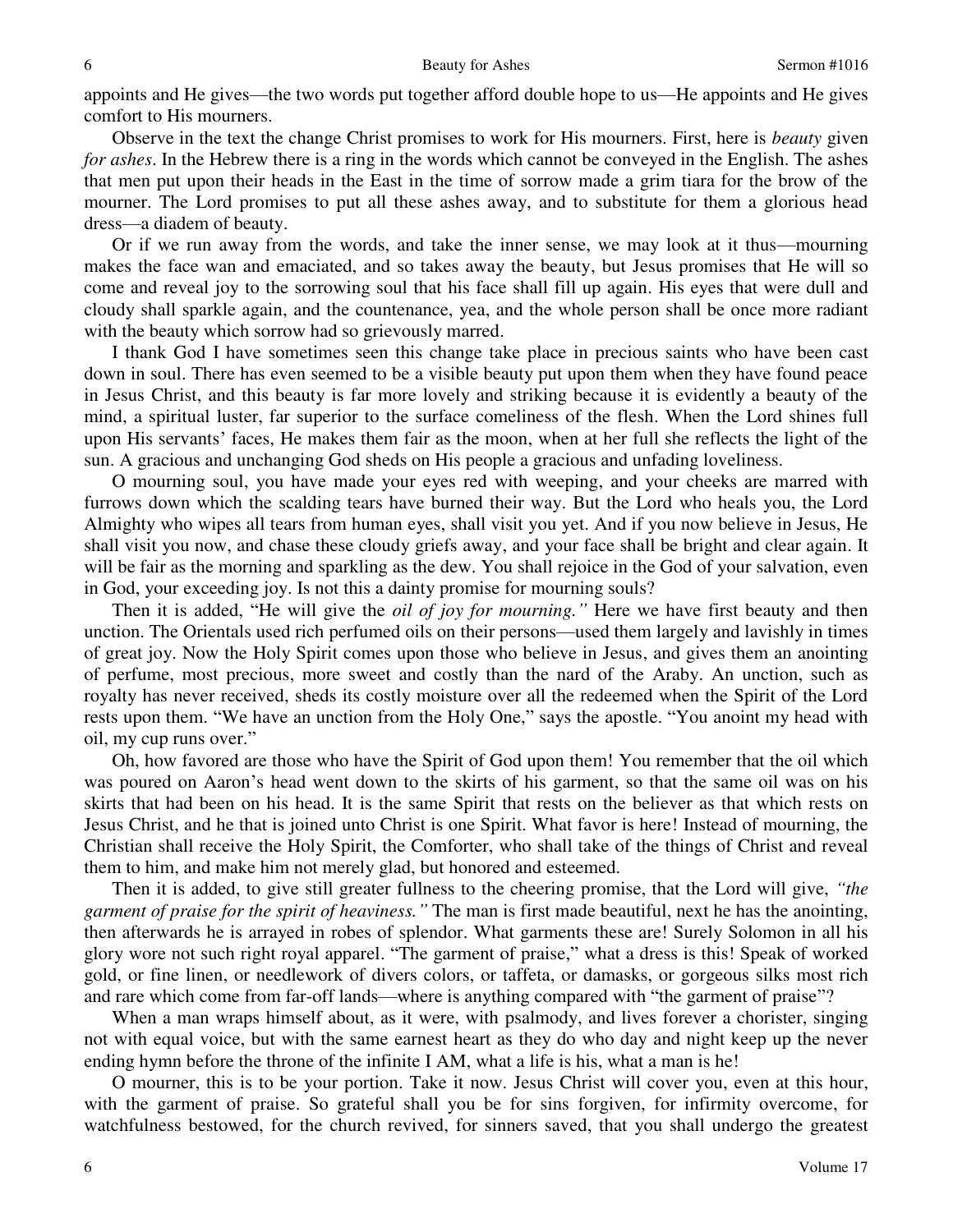#### Sermon #1016 Beauty for Ashes

conceivable change, and the sordid garments of your woe shall be put aside for the brilliant array of delight. It shall not be the *spirit* of praise for the *spirit* of heaviness, though that were a fair exchange, but as your heaviness you tried to keep to yourself, so your praise you shall not keep to yourself, it shall be a *garment* to you, external and visible, as well as inward and profound. Wherever you are, it shall be displayed to others, and they shall see and take knowledge of you that God has done great things for you whereof you are glad. I wish I had power to speak fitly on such a theme as this. But surely, it needs Him upon whom the Spirit rested without measure to proclaim this joyful promise to the mourners in Zion.

We must close by noticing what will be the result of this appointment, and our text concludes by saying, *"That they might be called trees of righteousness, the planting of the LORD, that he might be glorified*." We learn here that those mourning souls who are cast down, and have put ashes on their heads, shall, when Jesus Christ in infinite mercy comes to them, be made like trees—like "oaks." The original is, like "oaks of righteousness." That is, they shall become strong, firmly rooted, covered with verdure. They shall be like a well-watered tree for pleasantness and delight.

You say, "I am a dry tree, a withered branch, I am a cast off, fruitless bough. Oh that I were visited of God and saved! I mourn because I cannot be what I would." Mourner, you shall be all you would be, and much more if Jesus visits you. Breathe a prayer to Him now. Look to Him, trust Him. He can change you from a withered tree that seems twice dead into a tree standing by the rivers of water, whose leaf is unwithering, and whose fruit ripens in its season. Only have confidence in an anointed Savior, rely upon Him who came not here to destroy but to bless, and you shall yet through faith become a tree of righteousness, the planting of the LORD, that he may be glorified.

But the very pith of the text lies in a little word to which you must look. "You shall be *called* trees of righteousness." Now there are many mourning saints who are trees of righteousness, but nobody calls them so, they are so desponding that they give a doubtful idea to others. Observers ask, "Is this a Christian?" And those who watch and observe them are not at all struck with their Christian character.

Indeed, I may be speaking to some here who are true believers in Jesus, but they are all their lifetime subject to bondage. They hardly know themselves whether they are saved, and therefore, they cannot expect that others should be very much impressed by their godly character and fruitful conversation. But O mourners! if Jesus visits you, and gives you the oil of joy, men shall call you "trees of righteousness," they shall see grace in you, they shall not be able to help owning it, it shall be so distinct in the happiness of your life, that they shall be compelled to see it.

I know some Christian people who, wherever they go, are attractive advertisements of the Gospel. Nobody could be with them for a half an hour without saying, "Whence do they gain this calm, this peace, this tranquility, this holy delight and joy?" Many have been attracted to the cross of Christ by the holy pleasantness and cheerful conversation of those whom Christ has visited with the abundance of His love. I wish we were all such. I would not discourage a mourner, no, but encourage him to seek after the garments of praise.

Nevertheless, I must say that it is a very wretched thing for so many professors to go about the world grumbling at what they have and at what they have not, murmuring at the dispensations of providence, and at the labors of their brethren. They are more like wild crab trees than the Lord's fruit trees. Well may people say, "If these are Christians, God save us from such Christianity." But when a man is contented—more than that, when he is happy under all circumstances, when "his spirit does rejoice in God his Savior" in deep distress, when he can sing in the fires of affliction, when he can rejoice on the bed of sickness, when his shout of triumph grows louder as his conflict waxes more and more severe, and when he can utter the sweetest song of victory in his departing moments, then all who see such people call them trees of righteousness, they confess that they are the people of God.

Note, still, the result of all this goes further: "They shall be called trees of righteousness, *the planting of the LORD."* That is to say, where there is joy imparted, and unction given from the Holy Spirit, instead of despondency, men will say, "It is God's work, it is a tree that God has planted, it could not grow like that if anybody else had planted it. This man is a man of God's making. His joy is a joy of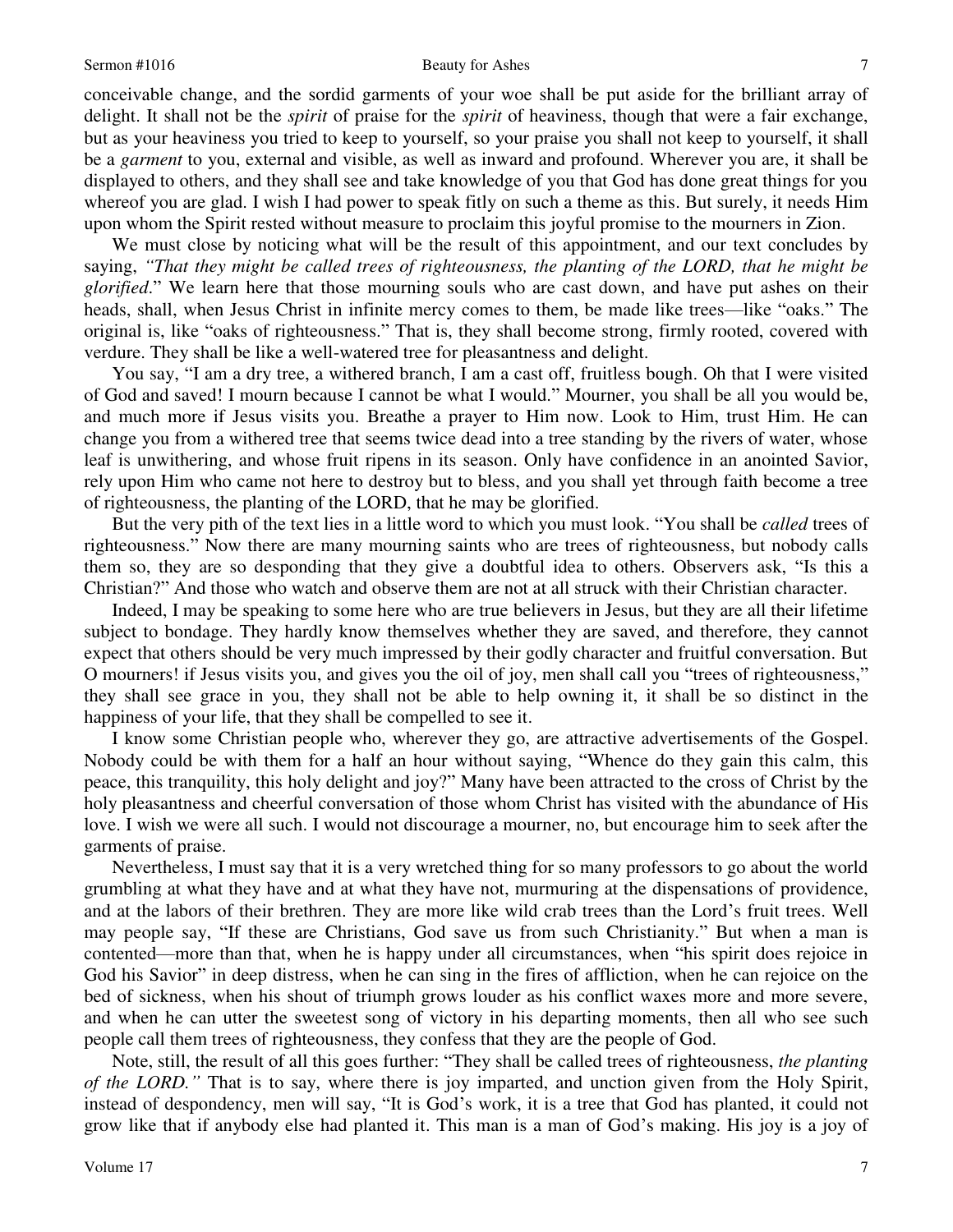God's giving." I feel sure that in the case of some of us, we were under such sadness of heart before conversion, through a sense of sin, that when we did find peace, everybody noticed the change there was in us, and they said one to another, "Who has made this man so happy, for he was just now most heavy and depressed?" And, when we told them where we lost our burden, they said, "Ah, there is something in religion after all." "Then said they among the heathen, the LORD has done great things for them."

Remember poor Christian in *Pilgrim's Progress?* Mark what heavy sighs he heaved, what tears fell from his eyes, what a wretched man he was when he wrung his hands and said, "The city wherein I dwell is to be burned up with fire from heaven, and I shall be consumed in it, and besides, I am myself undone by reason of a burden that lies hard upon me. Oh that I could get rid of it!"

Do you remember John Bunyan's description of how he got rid of the burden? He stood at the foot of the cross, and there was a sepulcher hard by, and as he stood and looked, and saw one hanging on the tree, suddenly the bands that bound his burden cracked, and the load rolled right away into the sepulcher, and when he looked for it, it could not be found. And what did he do? Why, he gave three great leaps for joy, and sang,

### *"Bless'd cross! Bless'd sepulcher! Bless'd rather be The man that there was put to shame for me."*

If those who knew the pilgrim in his wretchedness, had met him on the other side of that never-tobe-forgotten sepulcher, they would have said, "Are you the same man?" If Christiana had met him that day, she would have said, "My husband, are you the same? What a change has come over you." And when she and the children marked the father's cheerful conversation, they would have been compelled to say, "It is the Lord's doing, and it is wondrous in our eyes."

Oh live such a happy life that you may compel the wicked man to ask where you learned the art of living. Let the stream of your life be so clear, so limpid, so cool, so sparkling, so like the river of the water of life above, that men may say, "Whence came this crystal rivulet? We will trace it to its source," and so may they be led to the foot of that dear cross where all your hopes began.

Another word remains, and when we have considered it, we will conclude. That other word is this, *"The planting of the LORD, that he might be glorified."* That is the end of it all, that is the great result we drive at, and that is the object even of God Himself, "that he might be glorified." For when men see the cheerful Christian, and perceive that this is God's work, then they acknowledge the power of God. Not always, perhaps, with their hearts as they should, but still they are obliged to confess, "This is the finger of God." Meanwhile the saints, comforted by your example, praise and bless God, and all the church lifts up a song to the Most High.

Come, my brethren and sisters, are any of you down? Are you almost beneath the enemy's foot? Here is a word for you, "Rejoice not over me, O my enemy, though I fall, yet shall I rise again." Are any of you in deep trouble—very deep trouble? Another word then for you, "When you pass through the waters, I will be with you; and through the rivers, they shall not overflow you: when you walk through the fire, you shall not be burned; neither shall the flame kindle upon you."

Are you pressed with labors and afflictions? "As your days, so shall your strength be." "All things work together for good to them that love God, to them that are the called according to his purpose." Are you persecuted? Here is a note of encouragement for you, "Blessed are you, when men shall revile you, and persecute you, and shall say all manner of evil against you falsely, for my sake. Rejoice, and be exceeding glad; for great is your reward in heaven: for so persecuted they the prophets which were before you."

Whatever your circumstances are, "Rejoice in the Lord always, and again I say rejoice." Think what Jesus has given you, your sins are pardoned for His name sake, your heaven is made secure to you, and all that is wanted to bring you there. You have grace in your hearts, and heaven awaits you. You have already grace within you, and greater grace shall be granted you. You are renewed by the Spirit of Christ